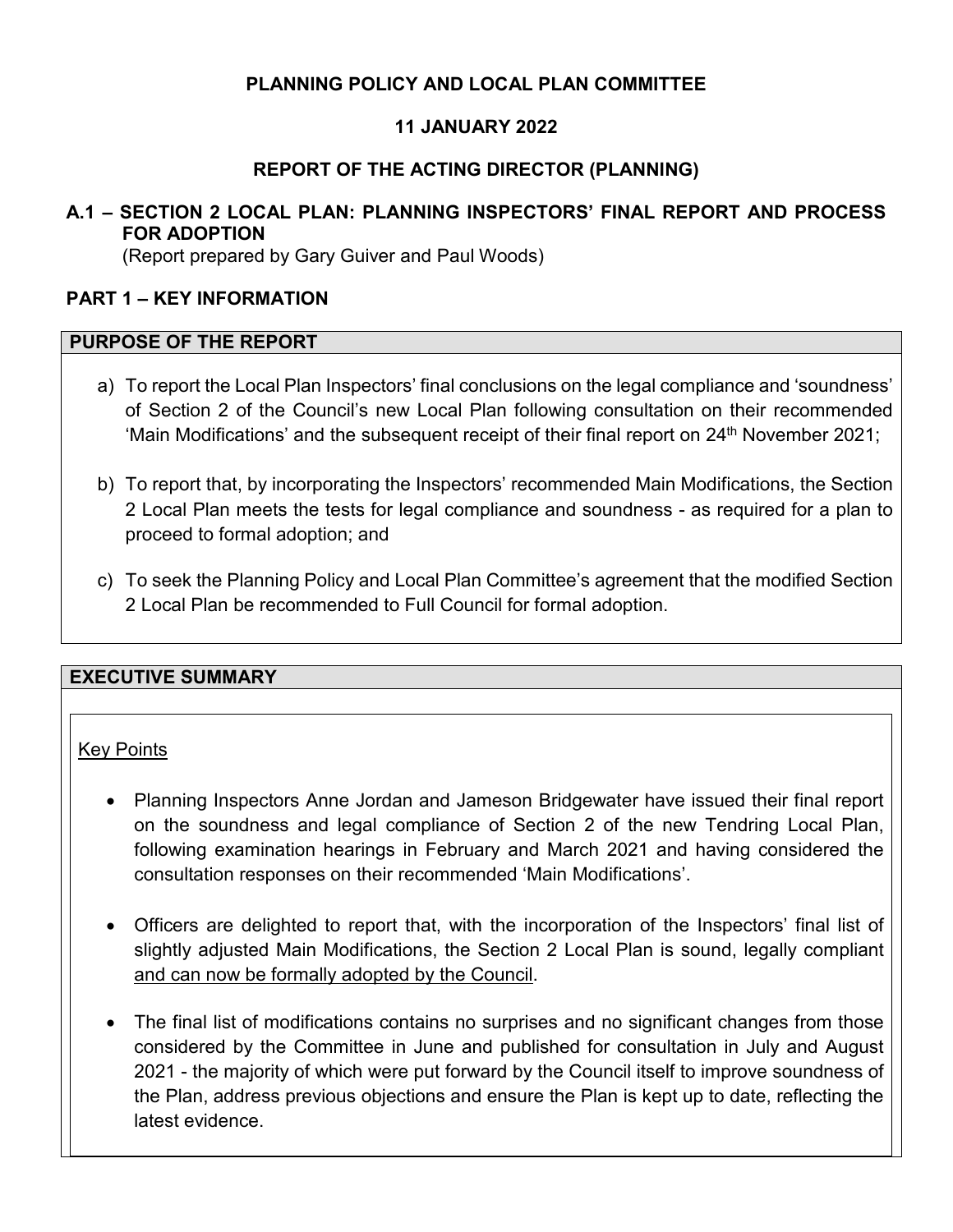- The modifications were not particularly contentious when published for consultation and there were more representations of support than of objection.
- The receipt of the Inspectors' final report already enables the Council to give almost full weight to the policies in the new Local Plan in determining planning applications and in contesting appeals.
- Formal adoption of the modified Section 2 Local Plan will require a decision of Full Council and the Planning Policy and Local Plan Committee is invited to recommend this to Full Council at its scheduled meeting on 25<sup>th</sup> January 2022.
- Adoption of the Section 2 Local Plan will represent a major milestone for Tendring District Council as the new plan will supersede, in full, the previous outdated Local Plan of 2007 and will ensure the Council has a fully up-to-date Local Plan in place to guide development up to 2033.

In January 2021, the Council formally adopted Section 1 of Local Plan - establishing the overarching strategy for growth in North Essex, the housing and employment targets for Tendring, Colchester and Braintree and policies for the Tendring Colchester Borders Garden Community.

Section 2 of the Local Plan, in contrast, contains more specific local policies and proposals relevant and applicable only to Tendring. As reported to the Planning Policy and Local Plan Committee on 29<sup>th</sup> June 2021, the Section 2 Local Plan was the subject of an independent examination undertaken by two government-appointed Planning Inspectors whose job was to check 1) that the Plan had been prepared in line with various legal requirements and 2) that the policies and proposals in the Plan comply with the 'tests of soundness' contained within the National Planning Policy Framework (NPPF).

The examination hearings held in February and March 2021 were followed by recommendations from the Inspectors that a number of 'Main Modifications' be published for consultation – the majority of which reflected those put forward by the Councils itself. Following consideration by the Committee on 29th June 2021, the recommended Main Modifications were published for six-weeks consultation between 16<sup>th</sup> July and 31<sup>st</sup> August 2021 alongside a schedule of less significant 'Additional Modifications', a number of 'Modifications to Local Plan Maps, an updated 'Sustainability Appraisal' and an updated 'Habitats Regulations Assessment'.

The Council only received comments from around 30 individuals and organisations – the vast majority of whom were either in support or contained only minor suggestions. The comments (which can be viewed on the Council's website – see [link\)](https://www.tendringdc.gov.uk/planning/local-plans-and-policies/view-our-local-plan/section-2-examination/section-2-0) were forwarded to the Inspectors for their consideration in coming to a final view on the modifications needed to make the Local Plan sound and legally compliant.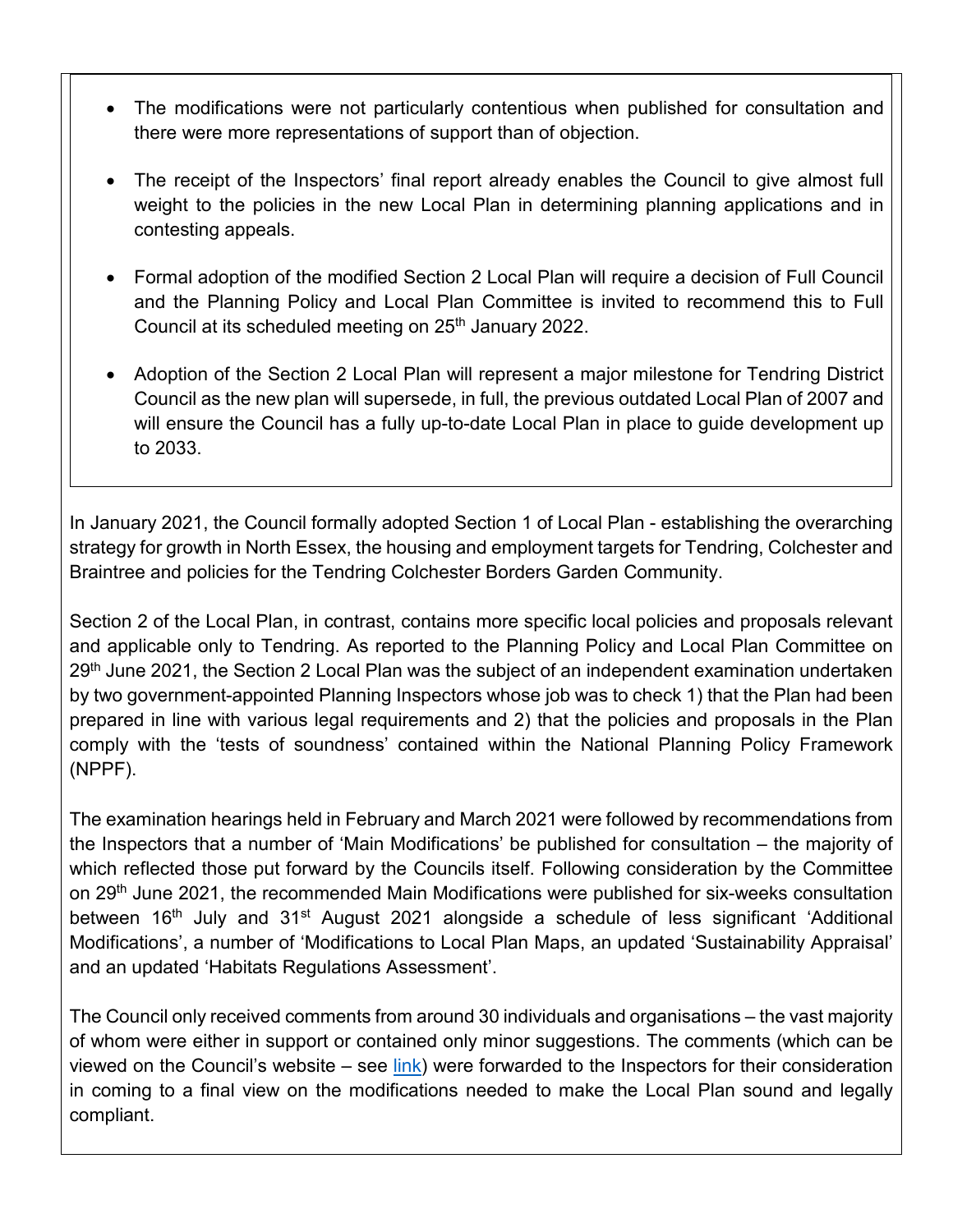On 24th November 2021, the Council received the final report from the Inspectors which concludes that, with the incorporation of their final set of Main Modifications, the Section 2 Local Plan will meet the required tests which enable it to proceed to formal adoption. The Inspectors' report is attached in full as Appendix 1 to this report. The final Main Modifications are mostly unchanged from those published for consultation with just a small number of fairly minor adjustments. The final set of Main Modifications is attached as Appendix 2 to this report. The Inspectors have also advised the Council to incorporate the Modifications to the Local Plan Maps that were published for consultation, with one exception relating to the depiction of Southcliffe Trailer Park in Walton-on-the-Naze.

Attached as Appendix 3 to this report is the modified version of the Section 2 Local Plan incorporating all of the Inspectors' Main Modifications, the Modifications to the Maps and the Additional Modifications. The Committee is invited to endorse the new up to date Section 2 Local Plan and recommend it to Full Council on 25<sup>th</sup> January 2022 to be formally adopted. On adoption, the Section 2 Local Plan will join Section 1 in superseding, in full, the old 2007 Local Plan and meaning that the Council will have a fully up to date Local Plan to guide development up to 2033.

Even ahead of formal adoption of the Local Plan, the receipt of the Inspectors' final report in itself has significant implications for determining planning applications and dealing with planning appeals. The National Planning Policy Framework (NPPF) allows Councils to give weight to emerging Local Plans according to their stage of preparation, the extent to which there are unresolved objections and the degree of consistency with the national policy. On the basis that the Council has received the Inspectors' final report, all objections have been considered and resolved and the Plan has been confirmed as sound and therefore compliant with national policy, almost full weight can and is already being given to the new policies by Planning Officers and the Planning Committee.

## **RECOMMENDATION**

**That the Planning Policy and Local Plan Committee:** 

- **(1) notes the findings of the Planning Inspectors' 'Report on the Examination of the Tendring District Local Plan 2013-2033 and Beyond Section 2' received on 24th November 2021 (attached as Appendix 1 to this report) and their final 'Schedule of Main Modifications' (attached as Appendix 2); and**
- **(2) with the agreement of the Leader of the Council recommends, to Full Council:** 
	- **(i) the formal adoption of the 'modified' Tendring District Local Plan 2013-2033 and Beyond Section 2 (attached as Appendix 3 to this report) i.e. incorporating the Inspectors' final Main Modifications, as well as the other 'Additional Modifications' and 'Modifications to Local Plan Maps, in accordance with Section 23(3) of the Planning and Compulsory Purchase Act 2004; and**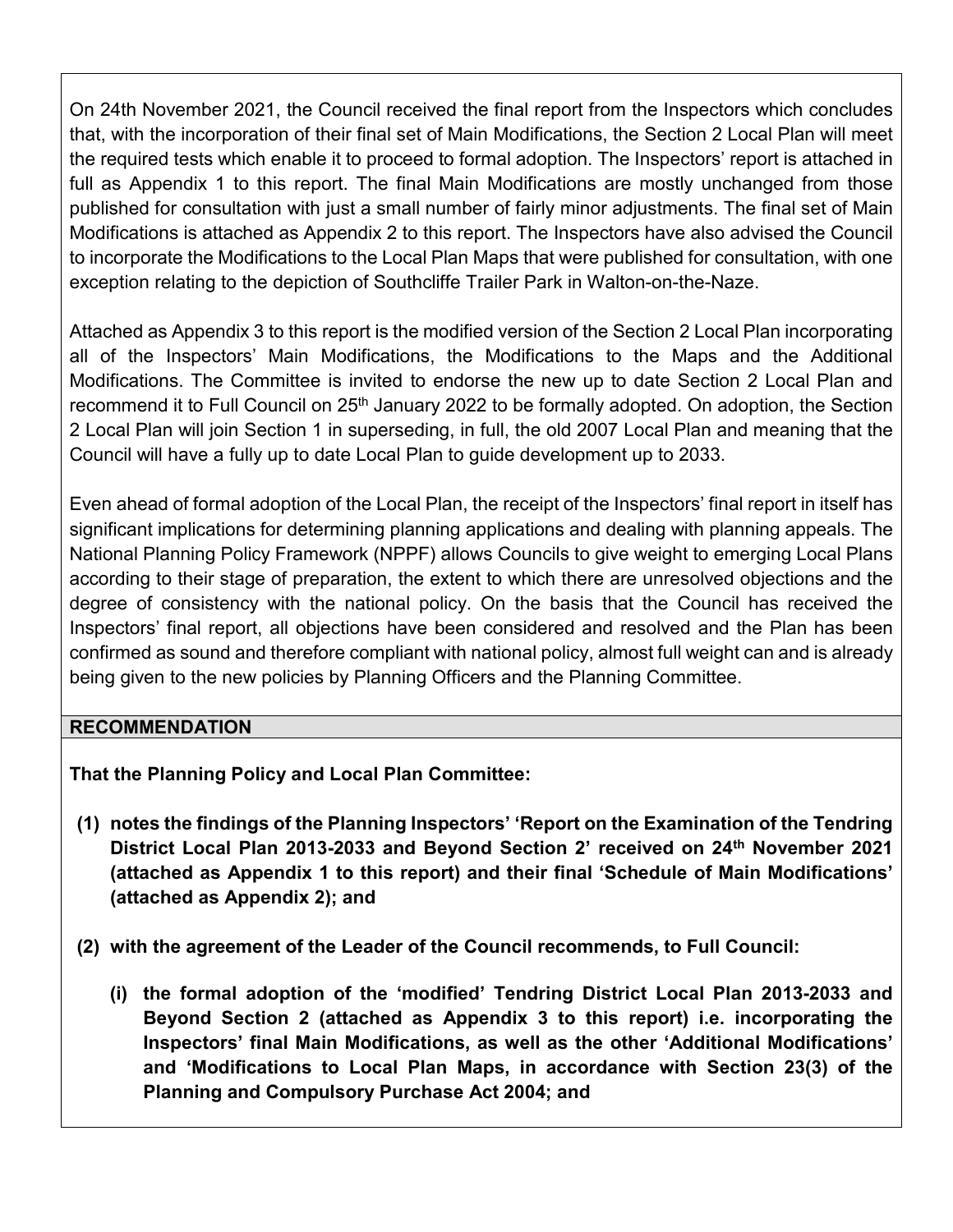- **(ii) that authority be delegated to the Acting Director of Planning, in consultation with the Leader of the Council and the Chairman of the Planning Policy and Local Plan Committee, to:** 
	- **(a) make administrative corrections, if necessary, to address any minor typographical, grammatical or factual errors within the documents or maps contained within the adopted Tendring District Local Plan 2013-2033 and Beyond Section 2 (in Appendix 3), in the event that any are discovered before its final publication;**
	- **(b) agree the insertion of an appropriate 'foreword' into the opening pages of the final published version of the Tendring District Local Plan 2013-2033 Section 2; and**
	- **(c) agree an appropriate and up to date set of photographs of the district for insertion into the final published version of the Tendring District Local Plan 2013-2033 Section 2 to refresh and update those previously included in the version of the Local Plan published for consultation in 2017.**

# **PART 2 – IMPLICATIONS OF THE DECISION**

### **DELIVERING PRIORITIES**

The preparation and adoption of a new Local Plan is a high priority for the Council. It is also the goal of Government for local planning authorities to deliver sustainable development and coordinated provision of housing, jobs and infrastructure whilst best protecting and enhancing the natural and built environment. As we move towards the adoption of Section 2 of the Local Plan (following adoption of Section 1 earlier this year), the Council has greater power to resist speculative development, exercise greater control over the way development is delivered within the district and push towards achieving higher standards of quality.

#### **RESOURCES AND RISK**

There is a risk of legal challenge following the adoption of the Section 2 Local Plan if any party believes that the Inspectors or the Council have made any legal or procedural errors. This risk has however been minimised with the Inspectors taking particular care to thoroughly examine legal and procedural matters as part of the examination process. For information, there was no legal challenge to the adoption of the Section 1 Local Plan earlier this year.

The Inspectors have now given clear advice on the how the Section 2 Plan ought to be modified in order to meet the Government's tests of soundness and for the Council to proceed to adoption.

In the event that a legal challenge were lodged (within 6 six weeks from the date of adoption), it would not affect the status of the Section 1 Plan or the Council's decision to adopt the Plan unless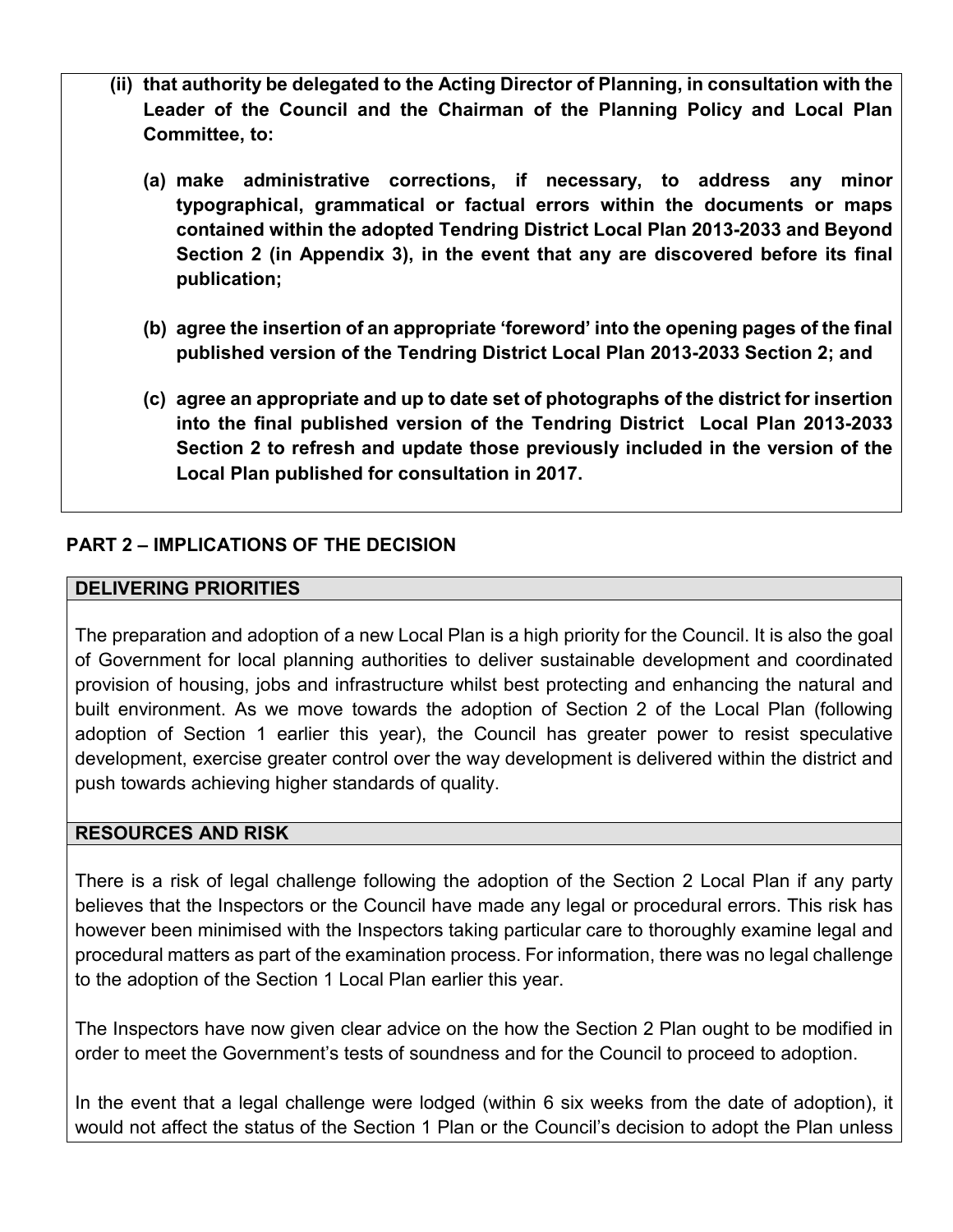and until such time that a Court ruled that the decision should be quashed. There are however no obvious grounds that would justify such a challenge.

### **LEGAL**

The Planning legislation and the National Planning Policy Framework (NPPF) (both the 2012 version applicable to this Local Plan and the new 2021 version) place Local Plans at the heart of the Planning system, so it is essential that they are in place and kept up to date. The NPPF expects Local Plans to set out a vision and a framework for the future development of the area, addressing the needs and opportunities in relation to housing, the economy, community facilities and infrastructure – as well as a basis for safeguarding the environment.

Section 38(6) of the Planning and Compulsory Purchase Act 2004, as amended, ("2004 Act") and section 70(2) of the Town and Country Planning Act 1990 (as amended) state that applications for planning permission must be determined in accordance with the 'development plan' unless material considerations indicate otherwise. The statutory 'development plan' for Tendring, as it stands is the 2007 Adopted Local Plan. However, the policies and proposals in the Adopted Local Plan are increasingly out of date. The NPPF states that where the development plan is out of date permission should be granted for sustainable development unless any adverse impact of doing so would significantly and demonstrably outweigh the benefits or other policies indicate otherwise. It is therefore important to progress the emerging Local Plan towards adoption, ensuring it meets the requirements of national planning policy so it can become the new statutory development plan and be relied upon by the Council acting as the Local Planning Authority.

Section 33A of the 2004 Act places a legal duty upon local authorities and other public bodies to engage constructively, actively and on an on-going basis on strategic matters of cross-boundary significance (which includes housing supply) to maximise the effectiveness of Local Plan preparation. This is known as the 'Duty to Cooperate'. Before Planning Inspectors can begin the process of examining a Local Plan, they need to be satisfied that the local authority has demonstrated it has done everything it can to ensure effective cooperation with neighbouring authorities and other partner organisations and has sought to resolve, as far as is possible, any cross-boundary planning issues. The Inspectors have concluded through the examination process and in their final report that the relevant authorities have met with this legal duty.

The Town and Country Planning (Local Planning) (England) Regulations 2012 make provision for the operation of the local development planning system including, for the purposes of this report, regulations relating to the preparation, publication and representations relating to a local plan and the independent examination.

Section 19 of the 2004 Act requires a local planning authority to carry out a Sustainability Appraisal of each of the proposals in a Local Plan and the consequence of reasonable alternatives, during its preparation and in addition prepare a report of the findings of the Sustainability Appraisal. More generally, section 39 of the Act requires that the authority preparing a Local Plan must do so "with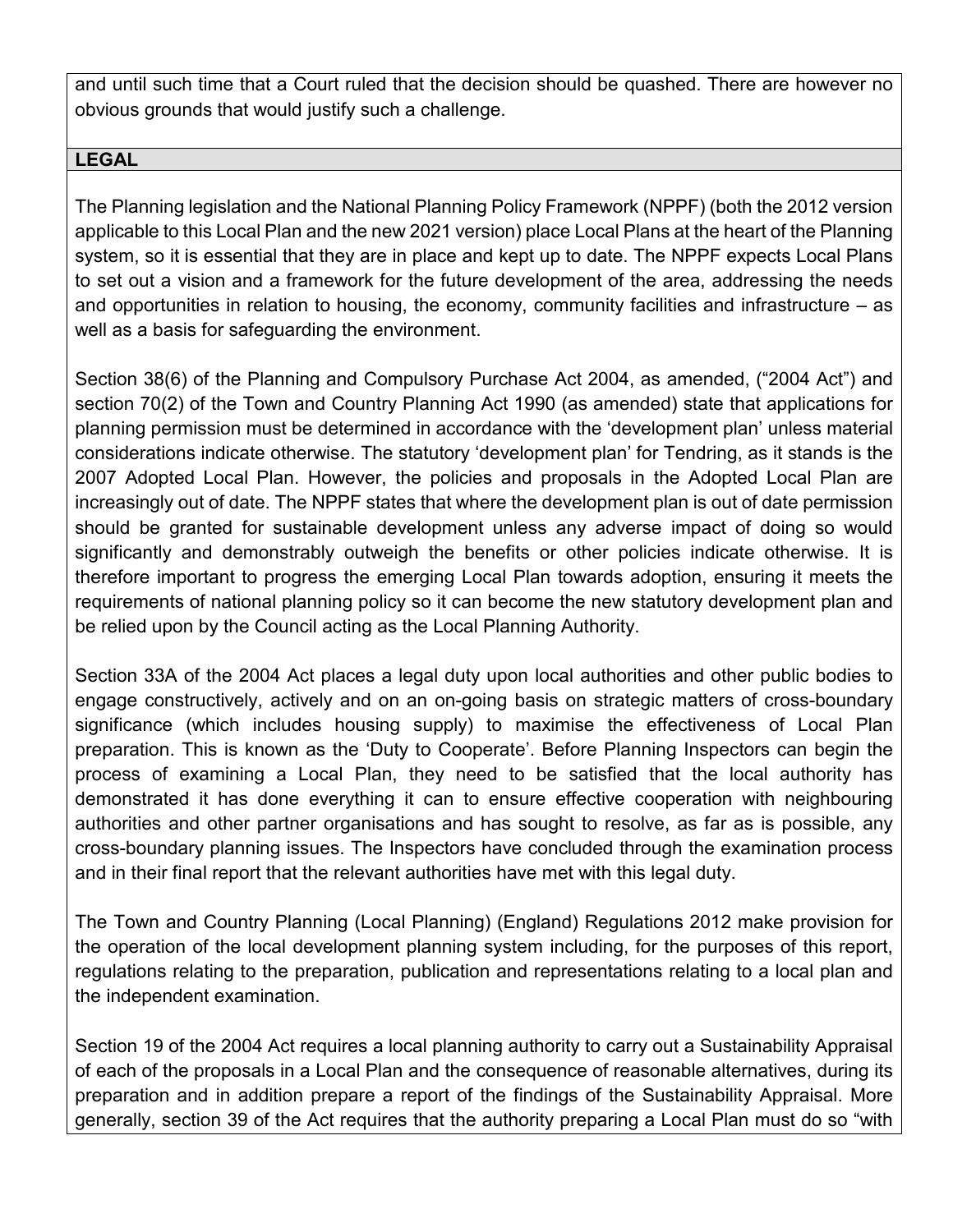the objective of contributing to the achievement of sustainable development". The purpose of a Sustainability Appraisal is to ensure that potential environmental effects are given full consideration alongside social and economic issues. The Inspectors have concluded through the examination process and in their final report that the requirement for Sustainability Appraisal has been met and that the content of the Plan and its proposed modifications has been suitably informed by its findings.

The NPPF requires a local planning authority to submit a plan for examination which it considers to be "sound'' meaning that it is: positively prepared, justified and effective. The job of the Planning Inspectors is to test that the Local Plan meets legal and procedural requirements and the above tests of soundness. The Inspectors have already confirmed that legal and procedural requirements have been met but that the Section 2 Local Plan requires modifications to ensure that it is sound. The Council must adopt Section 2 with the Main Modifications in accordance with Section 23(3) of the 2004 Act.

Following receipt of the Inspectors' report, it is for the Council to decide whether and when to adopt the Section 2 Plan.

The terms of reference of the Planning Policy and Local Plan Committee includes the exercise of the Council's functions, powers and duties in relation to the preparation of the District Council's Local Plan, including ensuring that it meets the "tests of soundness" set out in the NPPF. In accordance with Section 23 of the 2004 Act, the Section 2 Plan, with the Main Modifications, can be adopted by resolution of Full Council and the Committee is invited to make that recommendation.

On adoption, in accordance with Regulations 26 and 35 of the Town and Country Planning (Local Planning) (England) Regulations 2012, the Councils will be required to give notice of adoption through the publication of an 'Adoption Statement' that would be published on the website. In addition, the adopted plan itself, the Sustainability Appraisal and details of where the Plan is available for inspection have to be published. A copy of the Adoption Statement has to be sent to everyone on the Council's databases who had been asked to be notified of adoption and a copy has to be sent to the Secretary of State.

## **OTHER IMPLICATIONS**

**Area or Ward affected:** All wards.

**Consultation/Public Engagement:** Section 2 of the Local Plan has now progressed through all of the necessary stages of public consultation and engagement and the Inspectors' final recommended Main Modifications can be endorsed by the Council without the need to carry out further consultation. The Inspectors' amendments to the Modifications are not significant enough to warrant further consultation.

There will however be further public engagement and consultation in due course in relation to preparing a Development Plan Document for the Tendring Colchester Borders Garden Community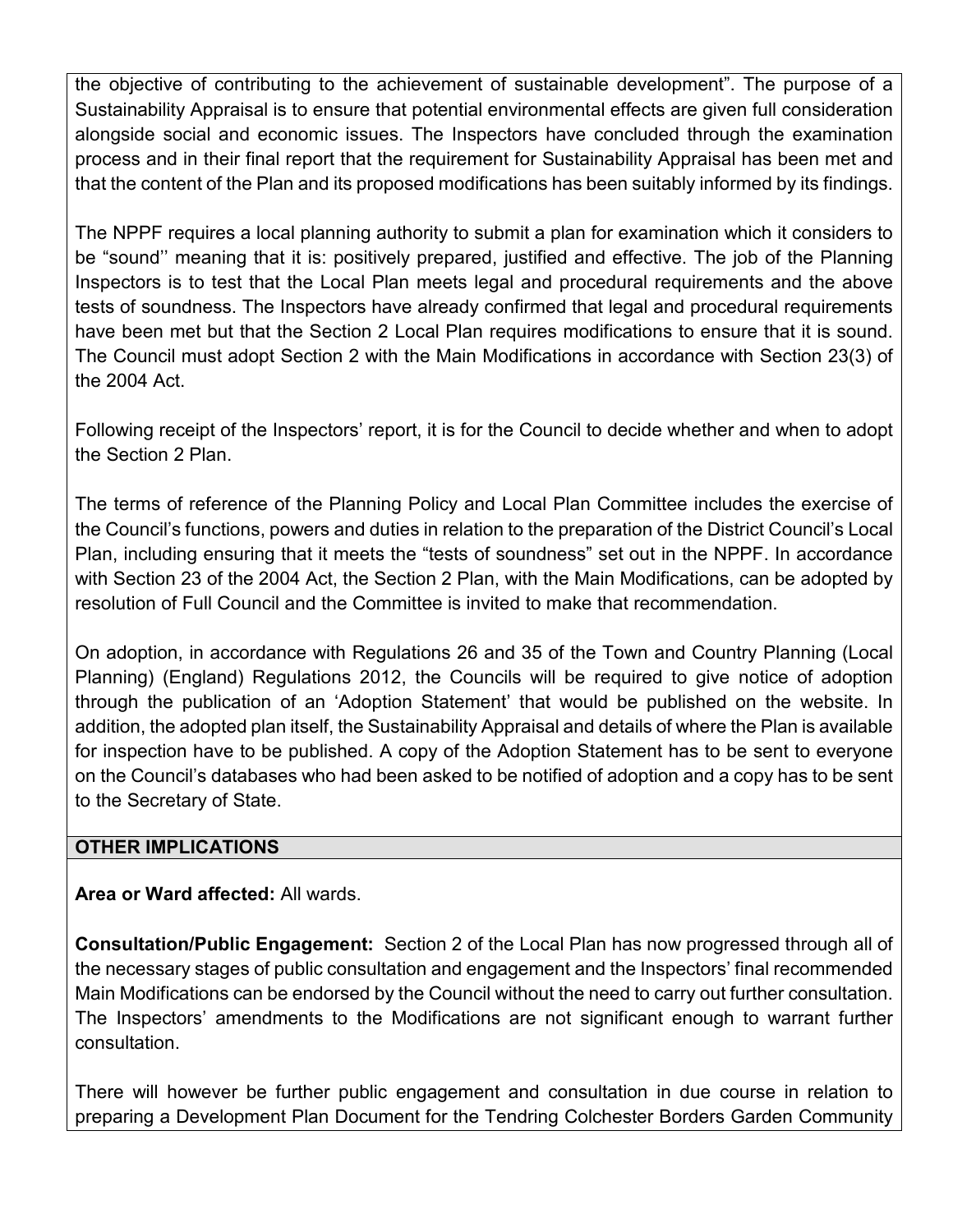and any 'Supplementary Planning Documents' (SPD) designed to provide more detailed guidance to supplement the policies in the Local Plan.

### **PART 3 – SUPPORTING INFORMATION**

### **Background**

Section 1 of the emerging Local Plan ('the Section 1 Plan') sets out an overarching strategy for future growth across Braintree, Colchester and Tendring – the 'North Essex Authorities' ('NEAs'). As well as including policies setting the overall housing and employment requirements for North Essex up to 2033, the Plan includes a proposal for a new cross-boundary 'Garden Community' at the border between Tendring District and Colchester Borough.

In contrast, 'the Section 2 Plan' for each of the three authorities contains more specific local policies and proposals relevant only to their individual area. Following the necessary stages of consultation, the Local Plans were submitted to the Secretary of State in 2017 to begin the process of independent examination.

Following examination hearings between 2018 and 2020, the Section 1 Plan was found to be sound – providing a number of Main Modifications were made. The modified Section 1 Plan was formally adopted following a meeting of the Full Council on 26<sup>th</sup> January 2021.

Preparations for the Section 2 Examination began in autumn 2020, when the Council was notified that the examination would be conducted jointly by two Inspectors, Anne Jordan BA (Hons) MRTPI and Jameson Bridgwater PGDipTP MRTPI. Examination hearings took place online on Microsoft Teams (and were streamed to the public on YouTube) between 23rd February and 3rd March 2021. At each session the Council was represented by Officers, who at some sessions were supported by consultants who had previously been commissioned to complete certain technical studies and evidence documents. Third parties, such as land owners and members of the public, were given the opportunity to speak if they had requested to do so during the public consultation in 2017. They were allowed to present their views to the Inspector, and the Council was given the opportunity to respond to points raised and refer the Inspector to any relevant evidence to enable her to reach her conclusions.

Following the hearing sessions, written communication was exchanged between the Council and the Inspectors, which provided confirmation and clarification of any points discussed during the Hearings. Throughout the hearings, the Inspectors considered the soundness of the Section 2 Local Plan but also gave consideration to the modifications that had been put forward by the Council with the aim of improving the Plan and keeping it up to date. The Inspector provided indications throughout the hearings as to issues that might require further changes or further work and, because of this, none of the modifications that have been recommended have come as a surprise to Officers.

On 19<sup>th</sup> May 2021 the Council received a letter from the Inspectors indicating that the Section 2 Plan could be found sound if a number of Main Modifications are made. A schedule of the Main Modifications along with a schedule of additional modifications (which could be made at the Council's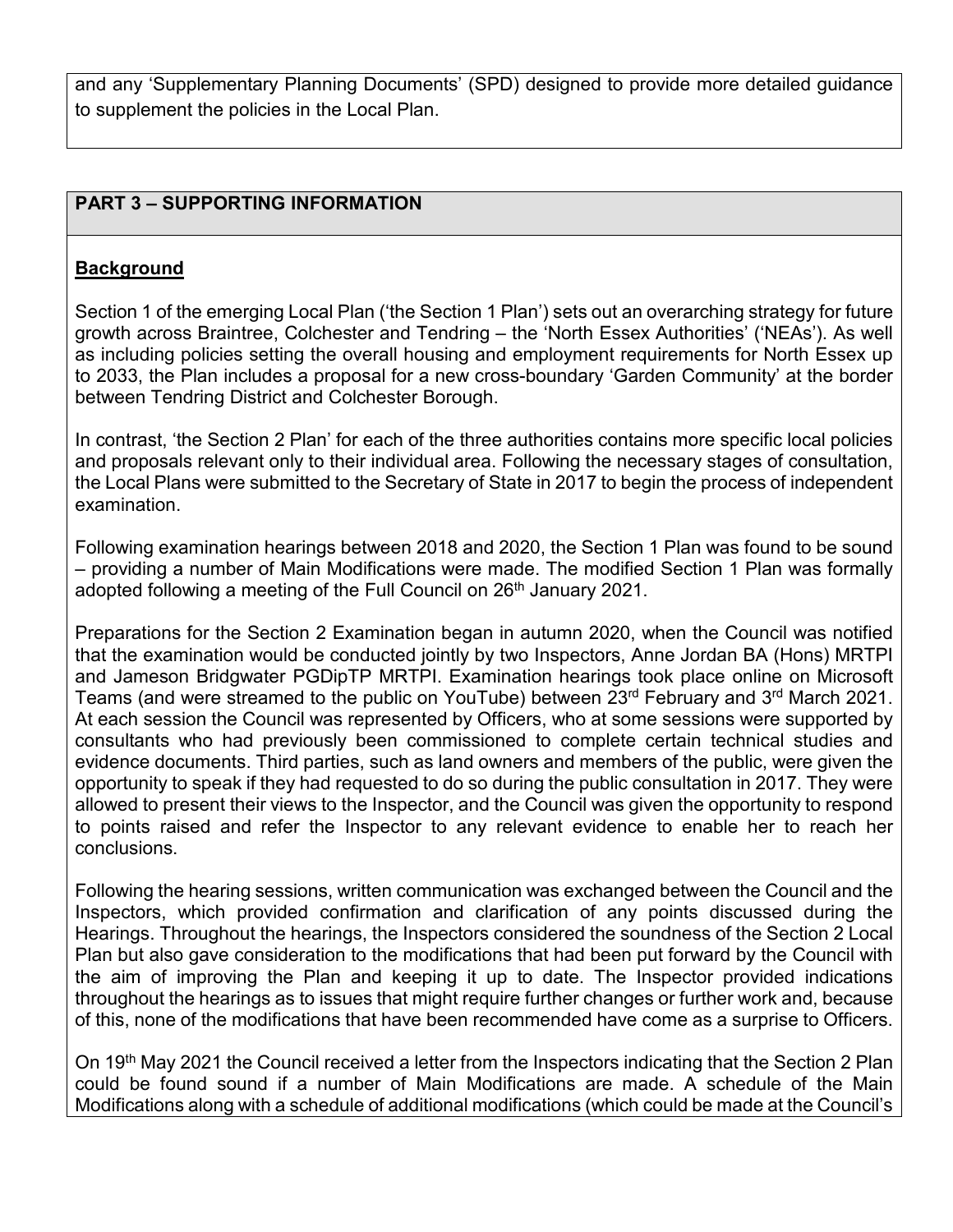discretion) were included with the letter as an Annex. There was also a requirement for the Council to produce addenda to the Sustainability Appraisal and Habitats Regulations Assessment.

All of these documents were published for a 6-week public consultation between 16<sup>th</sup> July and 31<sup>st</sup> August 2021. Only around 30 individuals and organisations made comments during the consultation, the majority of whom were either in support or made only minor suggestions. All comments can be viewed on the Council's website – [link.](https://www.tendringdc.gov.uk/planning/local-plans-and-policies/view-our-local-plan/section-2-examination/section-2-0)

Key stakeholders, such as the Environment Agency, Natural England, Historic England and Essex County Council, were generally supportive of the modifications – with just a few minor wording suggestions. Alresford Parish Council raised concerns about ongoing minerals development, and Brightlingsea Town Council made some suggestions for changes to the Brightlingsea local map. Comments were received about the Hartley Gardens, Rouses Farm, and Oakwood Park allocations on the edge of Clacton – comprising suggestions and constructive feedback from landowners, developers, the Forestry Commission and the Bridleways Association. A small number of local residents raised objections, particularly relating to changes to the settlement boundary at Little Bromley and the simplification of the gypsy and traveller policy. And there were also some sitespecific comments, from the owners of Southcliffe Trailer Park in Walton and the owners of land near the Hangings in Dovercourt – both about the designation of their sites in the Plan.

All representations received during the consultation were forwarded to the Inspectors, who took them into account in coming to their final recommendations on legal compliance and soundness of the Section 2 Plan and the modifications that will need to be made to the Plan before the Council can proceed to its formal adoption.

### **Inspectors' Final Report under Section 20 of the 2004 Act**

Following the Inspectors' consideration and assessment of all the comments received, the Council received their final report on 24<sup>th</sup> November 2021 entitled 'Report on the Examination of the Tendring District Local Plan 2013-2033 and Beyond Section 2' which is attached, in full, as Appendix 1 to this report.

The non-technical summary from the Inspectors' report provides a clear overview of his conclusions and is therefore replicated below:

*This report concludes that the Tendring District Local Plan 2013-2033 and Beyond provides an appropriate basis for the planning of the District, provided that a number of main modifications [MMs] are made to it. Tendring District Council has specifically requested that we recommend any MMs necessary to enable the Plan to be adopted.* 

*Following the hearing sessions, the Council prepared schedules of the proposed modifications and, where necessary, carried out sustainability appraisal and habitats regulations assessment of them. The MMs were subject to public consultation over a six-week period. In some cases, we have amended their detailed wording and added consequential modifications where necessary. We have recommended their inclusion in the Plan after considering the sustainability appraisal and habitats regulations assessment and all the representations made in response to consultation on them.* 

*The Main Modifications can be summarised as follows:*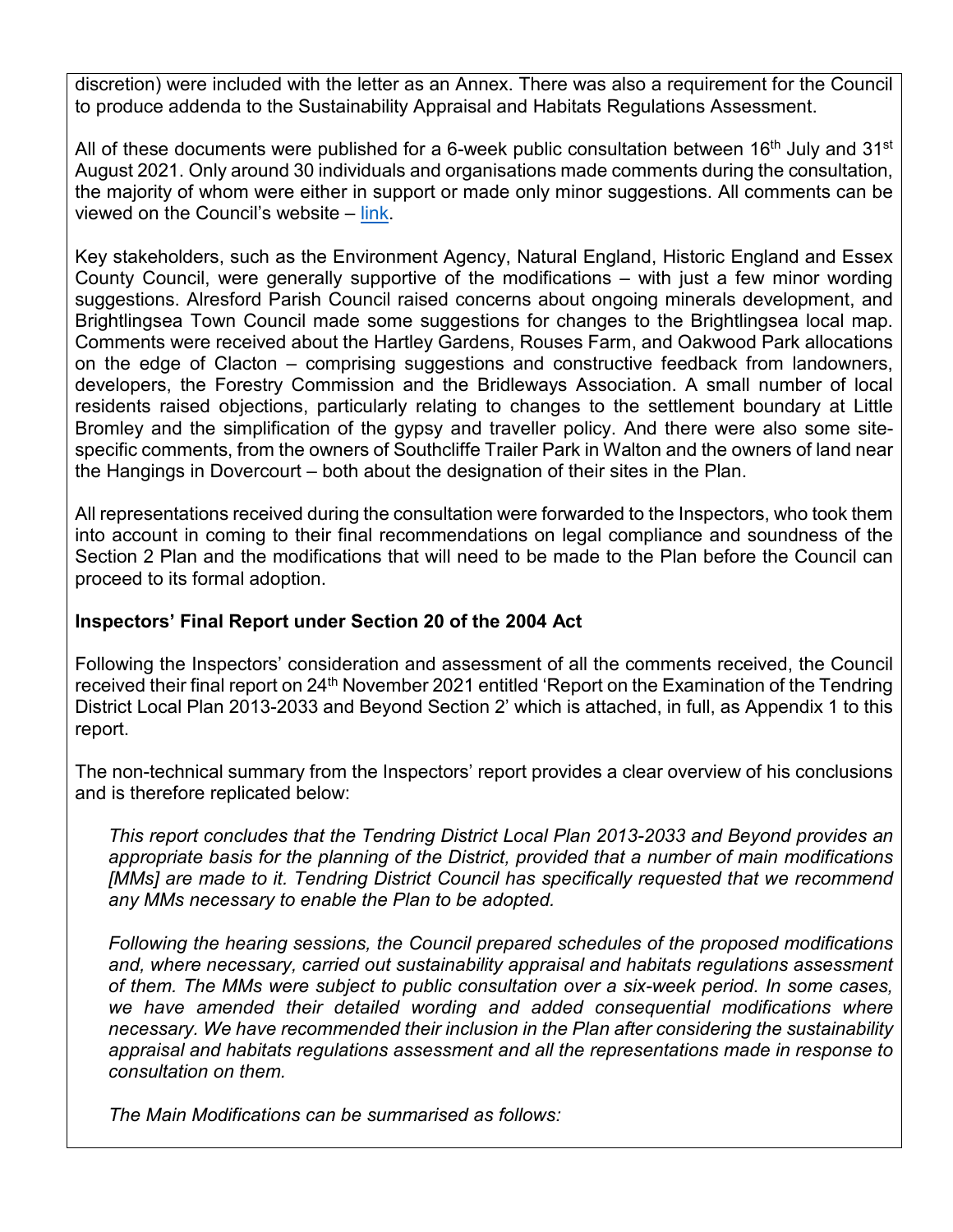- *Revisions to housing and employment sites allocations to update the Plan in light of changes since submission and to reflect updated evidence on site capacity;*
- *Modifications to reflect changes in the Town and Country Planning (Use Classes) (Amendment) (England) Regulations 2020 relating to Class E;*
- *Rewording policies to ensure they are positively prepared;*
- *Adding or deleting explanatory text to guide development;*
- *Setting a new monitoring regime to include objectives, targets and key indicators;*
- *A number of other modifications to ensure that the Plan is positively prepared, justified, effective and consistent with national policy.*

Essentially the Inspectors have concluded that, subject to the incorporation of their final set of Main Modifications (which are attached as Appendix 2 to this report), the Section 2 Plan will meet the required tests which enable it to proceed to formal adoption. The recommended Main Modifications are mostly unchanged from those published for consultation with the exception of a number of minor 'adjustments' which are explained in his report.

# Legal compliance

The main body of the report reiterates the Inspectors' conclusion that the Plan meets with the various legal and procedural requirements including the Equalities Act, the legal Duty to Cooperate, Sustainability Appraisal, Habitats Regulation Assessment, Climate Change obligations and compliance with the Statements of Community Involvement.

# **Soundness**

The report then contains the Inspectors' detailed conclusions on the soundness of the Plan, focusing on eight main issues:

## *Issue 1 - Is the spatial strategy and distribution of development set out in the Plan based on robust evidence and is it justified and effective?*

The Inspectors found that, subject to Main Modifications, the Plan's overall spatial strategy provides a pragmatic and soundly based development strategy for Tendring over the Plan period. Main modifications in this section add clarity to the Council's vision, (emphasising the importance of climate change adaption and mitigation and the importance of heritage features) and improves the effectiveness and clarity of policy wording and supporting text regarding the settlement hierarchy, neighbourhood plans, and the design and practical requirements of new developments.

In modifications MM3.1 and MM3.5 the plural "Garden communities" has been corrected to singular.

Modification MM5.8, which relates to the considerate constructors' scheme, has been shortened slightly to ensure that it relates solely to planning matters. The criterion now reads:

*"during the construction phase, developers must comply with a 'considerate constructors' scheme' which employs reasonable measures and techniques to minimise and mitigate impacts and disturbance to neighbours and the existing wider community and any damage to public and private property."*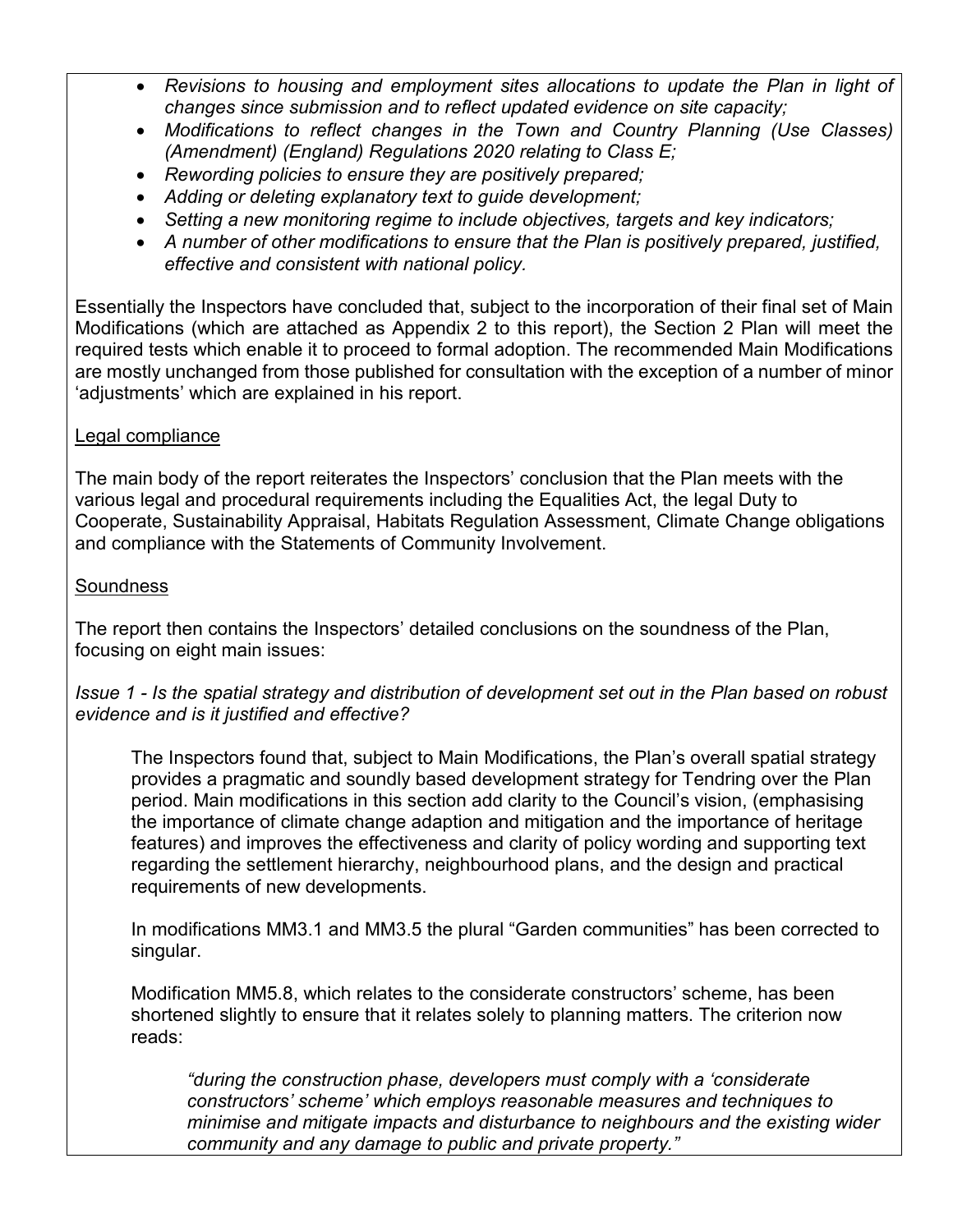Officers consider that this revised wording fulfils the intention of the Council, which was to ensure that developers minimise disturbance to neighbours and repair any damage to public realm resulting from construction activities.

### *Issue 2 – Has the Plan been positively prepared and is it justified, effective and consistent with national policy in relation to its provision for housing?*

The Inspectors found that the Plan provides an adequate supply of housing land for the Plan period – demonstrating that we can deliver our housing requirement until 2033 without having to allocate further sites. In fact, they confirm that the Plan makes provision for the whole plan period comfortably in excess of the need identified in the Section 1 Plan. Main Modifications here update the tables and figures to account for changes since the Plan was submitted in 2017, and there are no changes to the modifications as they were presented to Committee and consulted on earlier this year.

# *Issue 3 – Are the housing allocations positively prepared, justified and effective?*

The Inspectors confirmed that, subject to modifications, the allocations for housing development in the Plan are justified, effective and consistent with national policy. There are a number of modifications to the policy wording, which are consistent with those the Committee considered in the summer, before the public consultation, with the following minor exceptions:

- MM43.2, MM43.3 and MM43.4 have all been amended to allow either a Supplementary Planning Document (SPD) or a comprehensive masterplan to guide development at the Hartley Gardens Site (SAMU2). The previous version of the modification only referred to and SPD. This change gives the Council greater flexibility in its approach.
- MM46.1 and MM46.2 required bridleway infrastructure and a multi-user bridge be provided at South of Thorpe Road, Weeley (SAMU5). However, the legal agreement already in place for this development only requires a pedestrian bridge – so these modifications have been deleted.

## *Issue 4 – Does the plan set out a soundly based strategy for the local economy and are the employment allocations positively prepared, justified and effective?*

The Inspectors report considers employment land, employment allocations, tourism, retail and town centre uses, and other employment related matters in some detail. There are a number of Main Modifications to the wording of these policies, which are all unchanged from the modifications considered by the Committee and were part of the public consultation in the summer. Concerns were raised by the owners of Southcliffe Trailer Park, in Waton, about its designation as a safeguarded holiday park – and the Inspectors have indicated in paragraph 95 of their final report, that this designation can be removed. They conclude that the Plan provides a soundly based strategy for the local economy and an adequate supply of employment land.

*Issue 5 – Does the Plan set out a soundly based strategy to provide healthy communities and living places which is justified, effective and consistent with national policy?*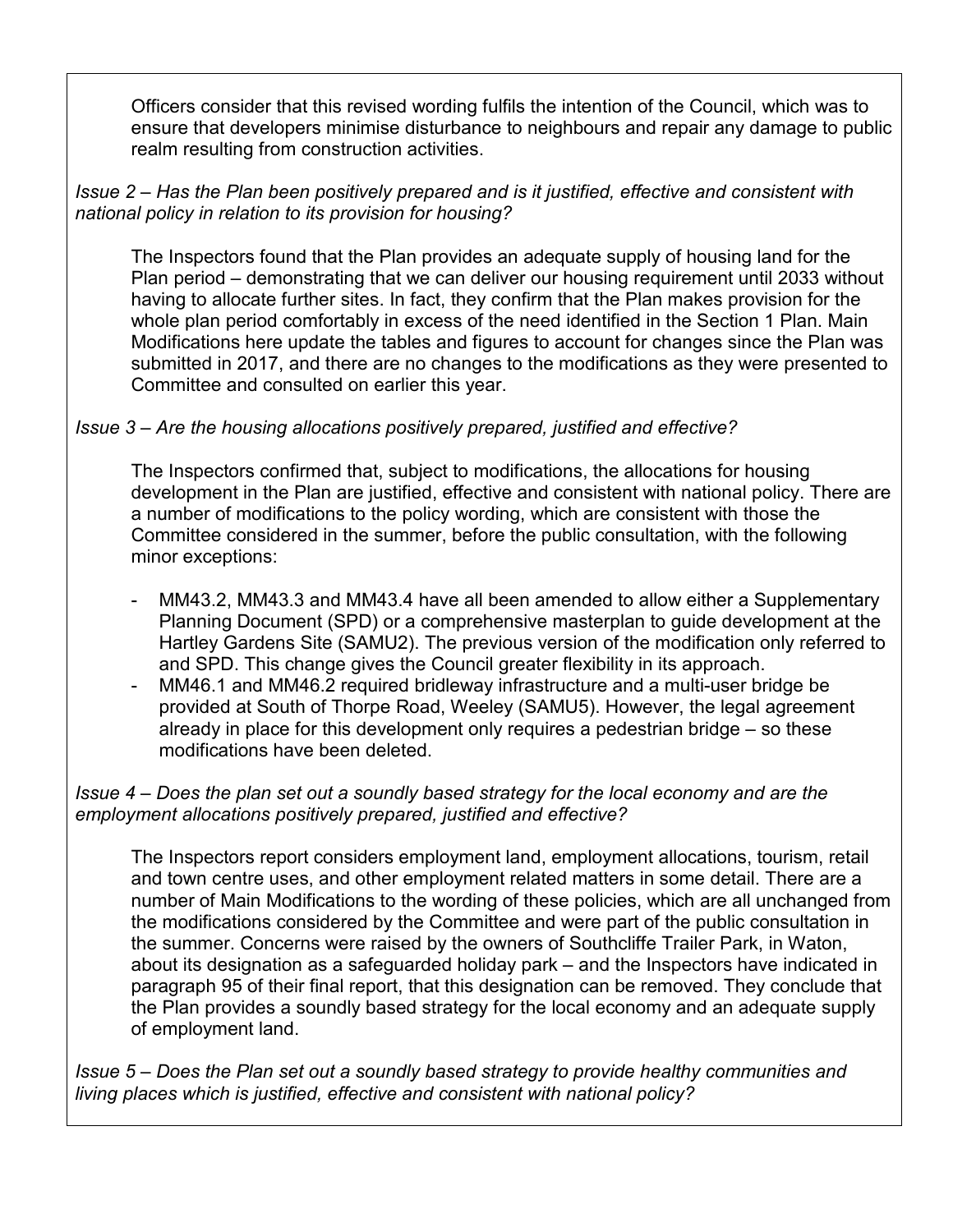In considering Chapter 5 of the Plan, Healthy Places, the Inspectors found that the Main Modifications the Committee considered earlier this year are sufficient to conclude that the Plan sets out a soundly based strategy for providing healthy communities and living places – and there are no further changes to the Modifications required.

### *Issue 6 – Does the Plan set out a soundly based strategy to protect the natural and built environment and to address, mitigate and adapt to climate change?*

The Inspectors considered the policies under the Protected Places chapter of the Plan, and concluded that with a number of modifications the Plan sets out a soundly based strategy to protect the natural and built environment and to address, mitigate and adapt to climate change.

Two minor changes were made to the modifications that were brought to committee and then consulted on in the summer:

- MM33.1, which relates to RAMS, has been shortened slightly to improve clarity; and,
- MM37.1, which looks at large-scale renewable energy sites, says that "the Council may prepare a further Development Planning Document (DPD)", rather than a Supplementary Planning Document (SPD), which is a more appropriate policy document to support the delivery of such a scheme – given that it might require land to be specifically allocated for a particular renewable energy use.

### *Issue 7 – Does the Plan make adequate provision for infrastructure including community facilities and transport and would development be viable having regard to infrastructure and policy requirements?*

The Inspectors found that the Council's Infrastructure Delivery Plan Review makes a comprehensive assessment of infrastructure requirements for new development sites, and that the Plan reflects these. Subject to two modifications (regarding national guidance in relation to viability, and the Council's position in regard to introducing the Community Infrastructure Levy) the Plan makes adequate provision for infrastructure including community facilities and transport, and the requirements of the Plan are viable and deliverable.

## *Issue 8 – Are the arrangements for monitoring and delivery robust?*

In advance of the hearing sessions, the Council suggested a new framework of objectives, targets and indicators for use in future monitoring – and the Inspectors found that this modification was necessary for clarity and effectiveness. They found that our new arrangements for monitoring and delivery are robust.

Paragraphs 151 and 152 set out the Inspectors' overall conclusion and recommendation, which are replicated as follows (emphasis added):

*151. The Plan has a number of deficiencies in respect of soundness for the reasons set out above, which mean that we recommend non-adoption of it as submitted, in accordance with Section 20(7A) of the 2004 Act. These deficiencies have been explained in the main issues set out above.*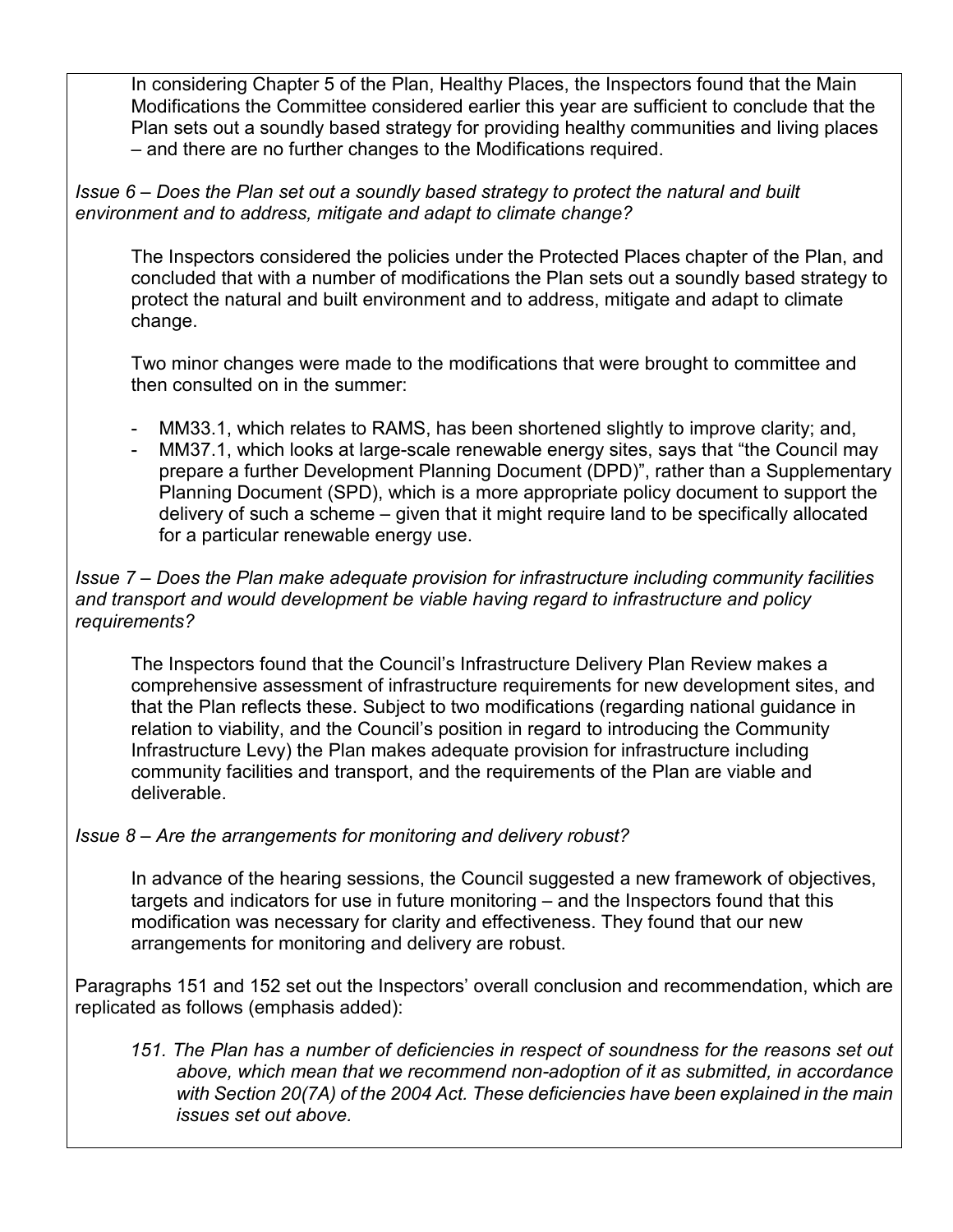*152. The Council has requested that we recommend MMs to make the Plan sound and capable of adoption. We conclude that the duty to cooperate has been met and that with the recommended main modifications set out in the Appendix the Tendring District Local Plan Part 2 satisfies the requirements referred to in Section 20(5)(a) of the 2004 Act and is sound.* 

## **Recommended Main Modifications**

The Inspectors' recommended Main Modifications to the Section 2 Local Plan are set out in full in Appendix 2 to this report and are, in the majority, unchanged from those published for consultation. The Inspectors have, however, made a number of adjustments to some of the modifications in response to comments received. The adjustments, outlined above, are all minor in nature and do not require any further consultation.

The 'modified' version of the Section 2 Plan is attached as Appendix 3 to this report and incorporates the Inspectors' final Main Modifications, the minor Additional Modifications made at the Council's discretion, and the modifications to the Local Plan maps.

A 'tracked changes' version of the new Local Plan highlighting the modifications has been produced [\(link\)](https://www.tendringdc.gov.uk/sites/default/files/documents/planning/Planning_Policy/S2Examination/Section%202%20Tracked%20Changes%20-%20Final.pdf), for information and for those readers who are interested in seeing how each of the modifications compares to the original content of the Local Plan.

## **Adoption**

The Council now has confirmation from the Inspectors that the modified version of the Section 2 Plan is sound and can therefore proceed to adoption. Adoption of the Section 2 Local Plan will represent a major milestone for Tendring District Council as the new plan will supersede, in full, the previous outdated Local Plan of 2007 and will ensure the Council has a fully up-to-date Local Plan in place to guide development up to 2033.

Adoption of the modified Section 2 Local Plan will required a decision of Full Council, and the Planning Policy and Local Plan Committee is invited to recommend this to Full Council at its scheduled meeting on 25<sup>th</sup> January 2022.

#### **APPENDICES**

Appendix 1 – Report on the Examination of the Tendring District Local Plan 2013-2033 and Beyond Section 2 (24 November 2021).

Appendix 2 – Tendring District Local Plan 2013-2033 and Beyond Section 2 – Schedule of Recommended Main Modifications (24 November 2021).

Appendix 3 – The modified Tendring District Local Plan 2013-2033 and Beyond Section 2, including links to Local Maps.